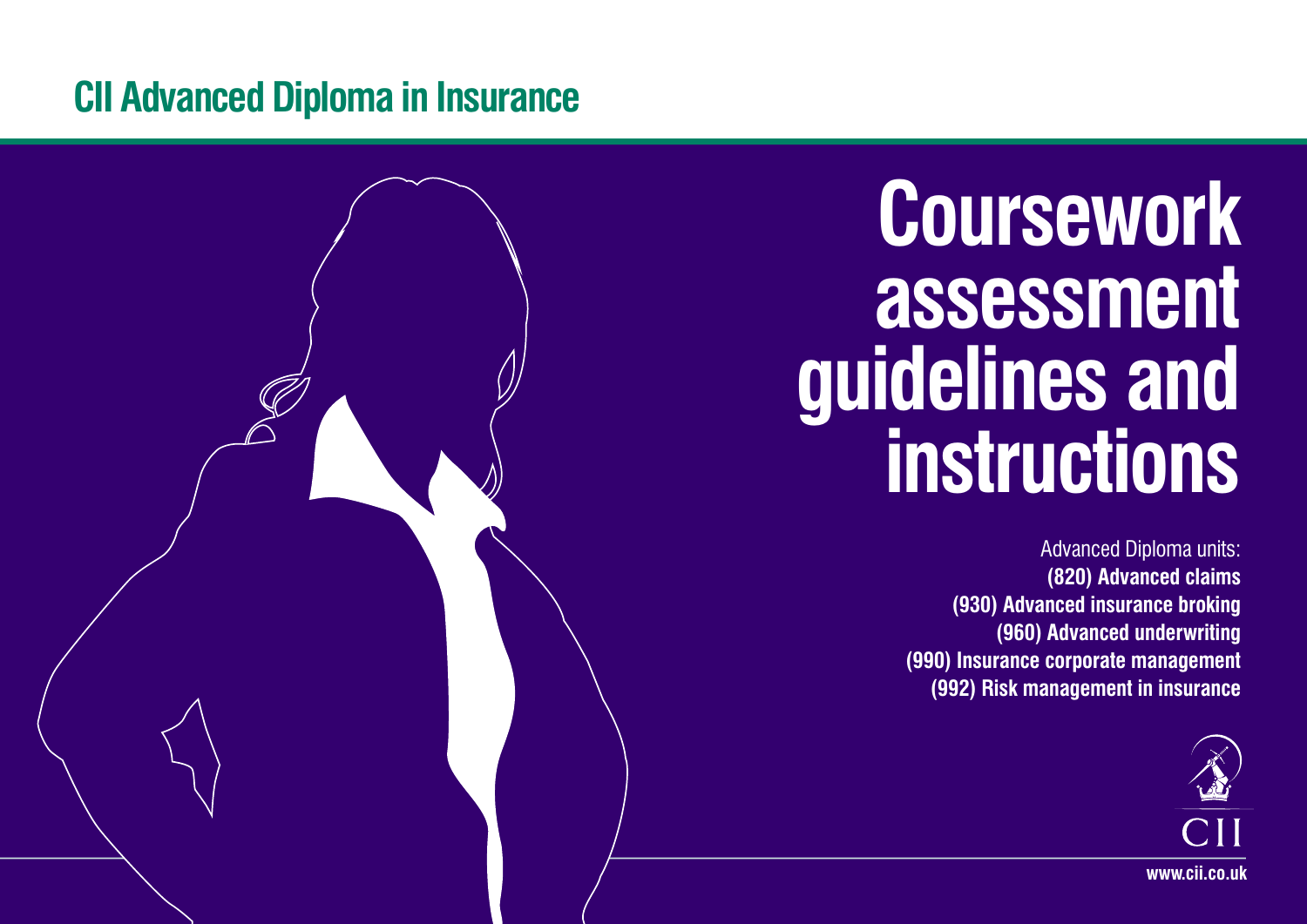- 
- 
- 
- 
- 
- 
- **9 [Accessing and submitting coursework assignments](#page-7-0)**
- **10 Appendix 1 Plagiarism and referencing**

### **Important note:**

It is essential that you fully familiarise yourself with the content of this document before commencing work on or submitting an assignment. Failure to follow the guidance and instructions could result in you failing this unit.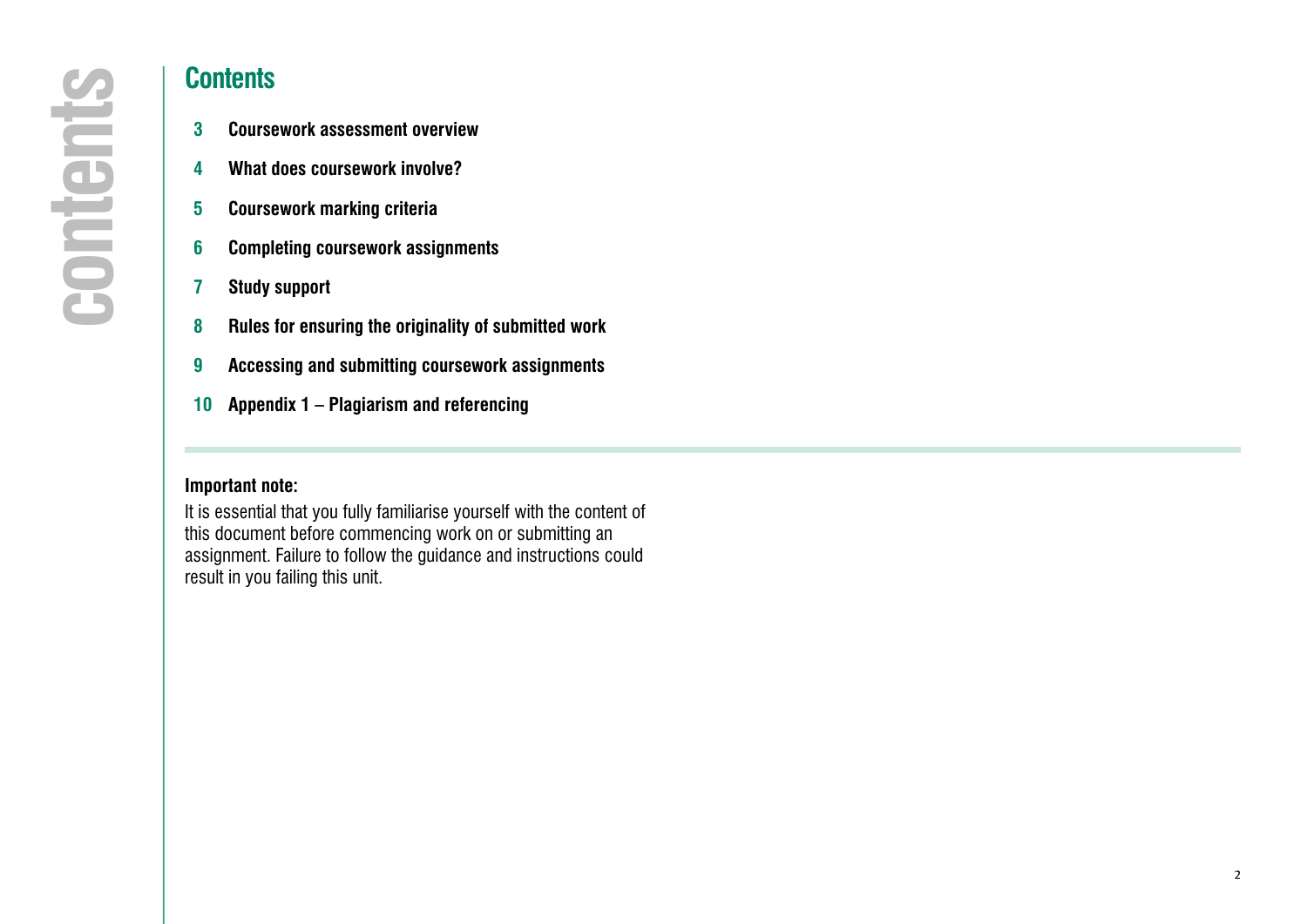## **Coursework assessment overview**

The following guidance notes apply to the coursework assessment option for the following Advanced Diploma in Insurance units:

- (820) Advanced claims (930) Advanced insurance broking
- (960) Advanced underwriting
- (990) Insurance corporate management
- (992) Risk management in insurance

This option involves the submission of three written assignments, all of which must be successfully completed to achieve a pass. 'Successful completion' is where you obtain a minimum of 50% of the available marks for each of the three assignments. There is no exam element with this course.

Upon successful completion a pass in the unit will be added to your CII examination record together with 30 Advanced Diploma level credits.

Coursework assessments involve the application of knowledge to work-related questions. They require you to explore issues in the workplace relevant to the unit for which you have enrolled. The aim is that you should thereafter be able to apply this learning in the workplace.

In order to be eligible to pass the unit, all three assignments must be completed and submitted within the twelve month enrolment period. Mid-term submission deadlines also apply to your submission of assignments one and two – please read the following guidance carefully to ensure you aren't disadvantaged by missing a deadline.

Should you fail to complete and pass all three assignments within the 12 month enrolment period, your exam record will be updated with either a 'Fail' or 'Timed out' for this unit, and we will contact you to discuss further options for completing your studies.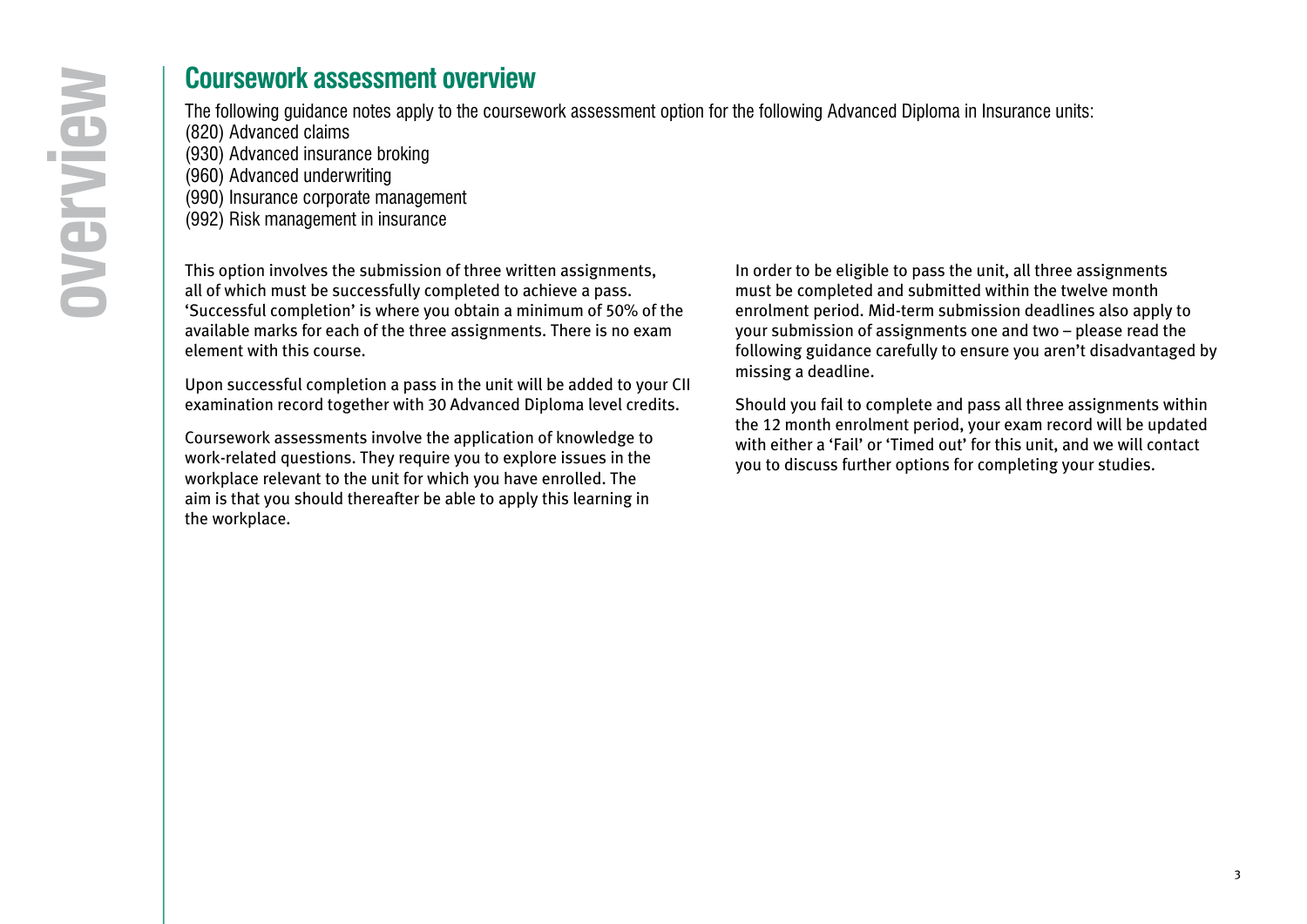

All three assignments must be successfully completed in order to achieve a pass in a unit.

Coursework assignments vary in their requirements. You may have to write a report, produce a paper or speech depending upon the question and the topics being assessed.

A minimum of 40 marks (50%) must be obtained for each assignment. Results will take the form of either 'Pass' or 'Fail'.

Notification of your result in each assignment will take up to 40 working days from the date of submission.

In the event that you fail an assignment two options exist:

- 1. Submit a reworked assignment. During 2014 an additional fee of £122/£164 member/non-member is payable. A 40 workingday marking period will apply to re-submissions. Two re-submissions per assignment may be made. All re-submissions must be completed and submitted within the twelve month enrolment period.
- 2. Request a review of the marking of your assignment. Each assignment is restricted to one review. An additional fee of £81 and a 35 day review period applies. Details are available at **www.cii.co.uk/courseworkpolicies**

| <b>UUUISEWUIK UIIIEIADIE</b><br>Enrolment                                             | Deadline to submit<br>assignment $1*$ | Deadline to submit<br>assignment $2^*$ | <b>FINAL deadline to</b><br>submit all assignments<br>and re-submissions** |  |
|---------------------------------------------------------------------------------------|---------------------------------------|----------------------------------------|----------------------------------------------------------------------------|--|
| 0 months                                                                              | 6 months                              | 9 months                               | 12 months                                                                  |  |
| Re-submissions can be bought and submitted at any point during the 12 month enrolment |                                       |                                        |                                                                            |  |

\* You are encouraged to submit well before this deadline to ensure you complete the course in time. If you submit your assignment after this deadline, your assignment will not be marked and you will automatically receive a 'Timed out' notification for this assignment. You will need to purchase a re-submission to continue with the course.

\*\* If you fail to complete and pass all three assignments (including any re-submissions necessary) your exam record will be updated with either a 'Fail' or 'Timed out' for this unit, and we will contact you to discuss further options for completing your studies.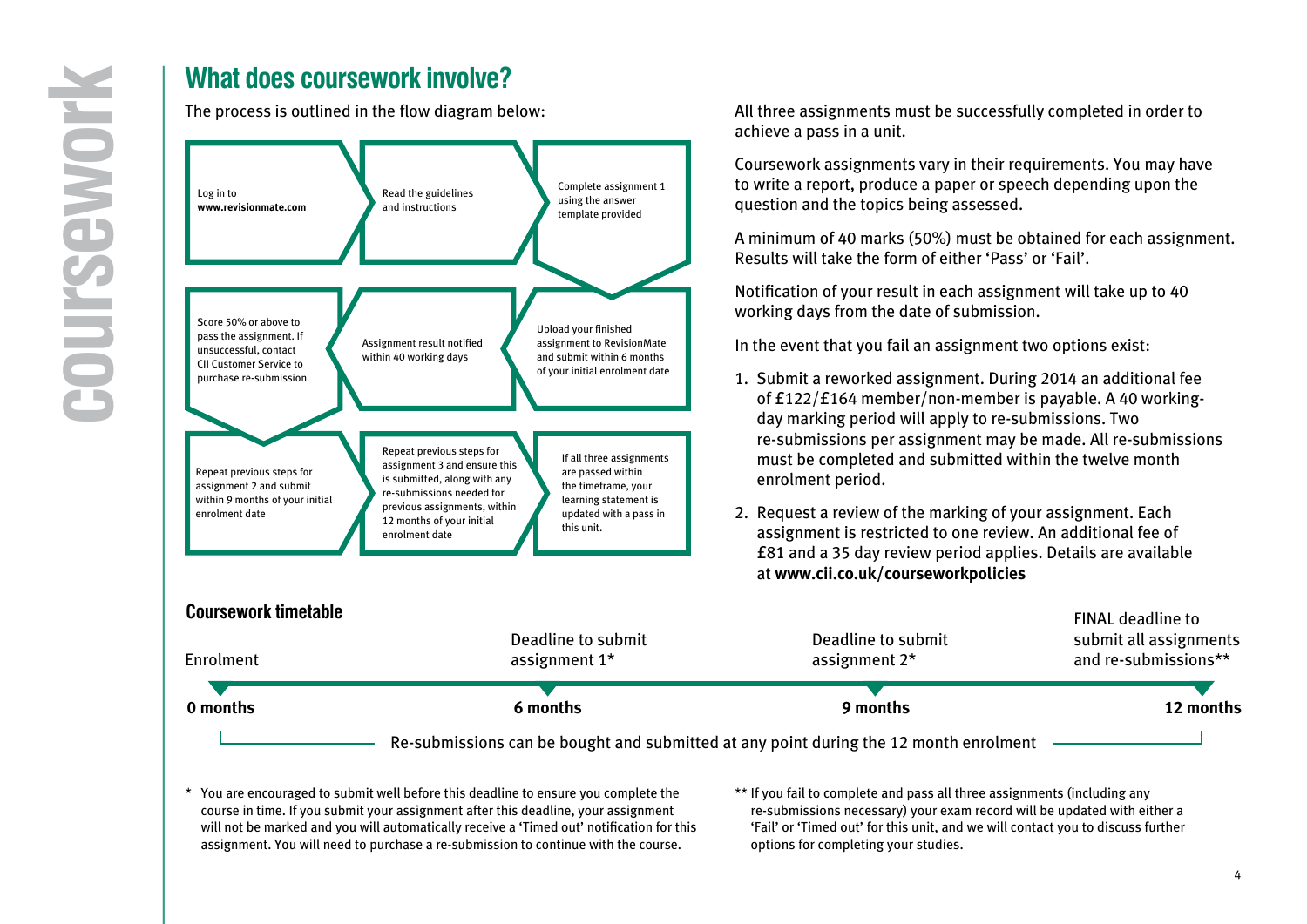<span id="page-4-0"></span>The coursework assessor will assess the three items of coursework on the basis of:

- **Knowledge and understanding of the topic (30%)** this is the factual foundation of the assignment. The essential facts should be accurate and broad enough in their scope to allow further application.
- **Application and analysis of the topic (50%)** this is the way in which you analyse/examine the factual information and how you interpret this information to add value to your answer (this could be in the form of conclusions, solutions, recommendations, etc.). It is also important to remember that the assessor must logically be able to follow the information in assignment submissions.

This table contains a detailed breakdown of the assessment methodology:

- **The structure in terms of logic and coherence (10%)** submissions should have a clear start and a clear end. Information within submissions should also be logical and well grouped.
- **The use of relevant work examples and/or examples gained from further reading (10%)** – suggestions for further reading are contained within the study text and shown on the unit syllabus. These reading lists are not exhaustive and candidates are encouraged to read further.

Knowledge and understanding (includes accuracy and completeness of facts)<br>Mark weighting 30% of the 80 available marks Almost all points of content identified and clearly explained Most points of content identified and described in some depth Some points of content identified Few points of content identified 19–24 marks 13–18 marks 7–12 marks 6 marks or fewer **Application and analysis Mark weighting 50% of the <sup>80</sup> available marks** Deep understanding shown of the underlying concepts and their application Essential understanding shown of underlying concepts and their application Restricted understanding shown of the underlying concepts and their application Little understanding shown of the underlying concepts and their application 31–40 marks | 21–30 marks | 11–20 marks | 10 marks or fewer **Coherent structure Mark weighting 10% of the 80 available marks** Answer is coherently structured Answer is mostly coherently structured Answer is limited in coherent structure Answer is insufficiently coherent in structure 7–8 marks | 5–6 marks | 3–4 marks | 2 marks or fewer **Evidence of the use of relevant examples and/or further reading to support answers Mark weighting 10% of the 80 available marks** Considerable evidence demonstrated of the use of relevant examples and further reading to support the answer Evidence demonstrated of the use of relevant examples and further reading to support the answer Little evidence demonstrated of the use of relevant examples and further reading to support the answer Very little evidence demonstrated of the use of relevant examples and further reading to support the answer 7–8 marks 2 marks 2 marks 3–6 marks 3–4 marks 3–4 marks 3–4 marks 3–4 marks 3–6 marks 3–4 marks 3–4 marks 3– 1

**Note:** Feedback on the basis of the marking grid will be given to all candidates.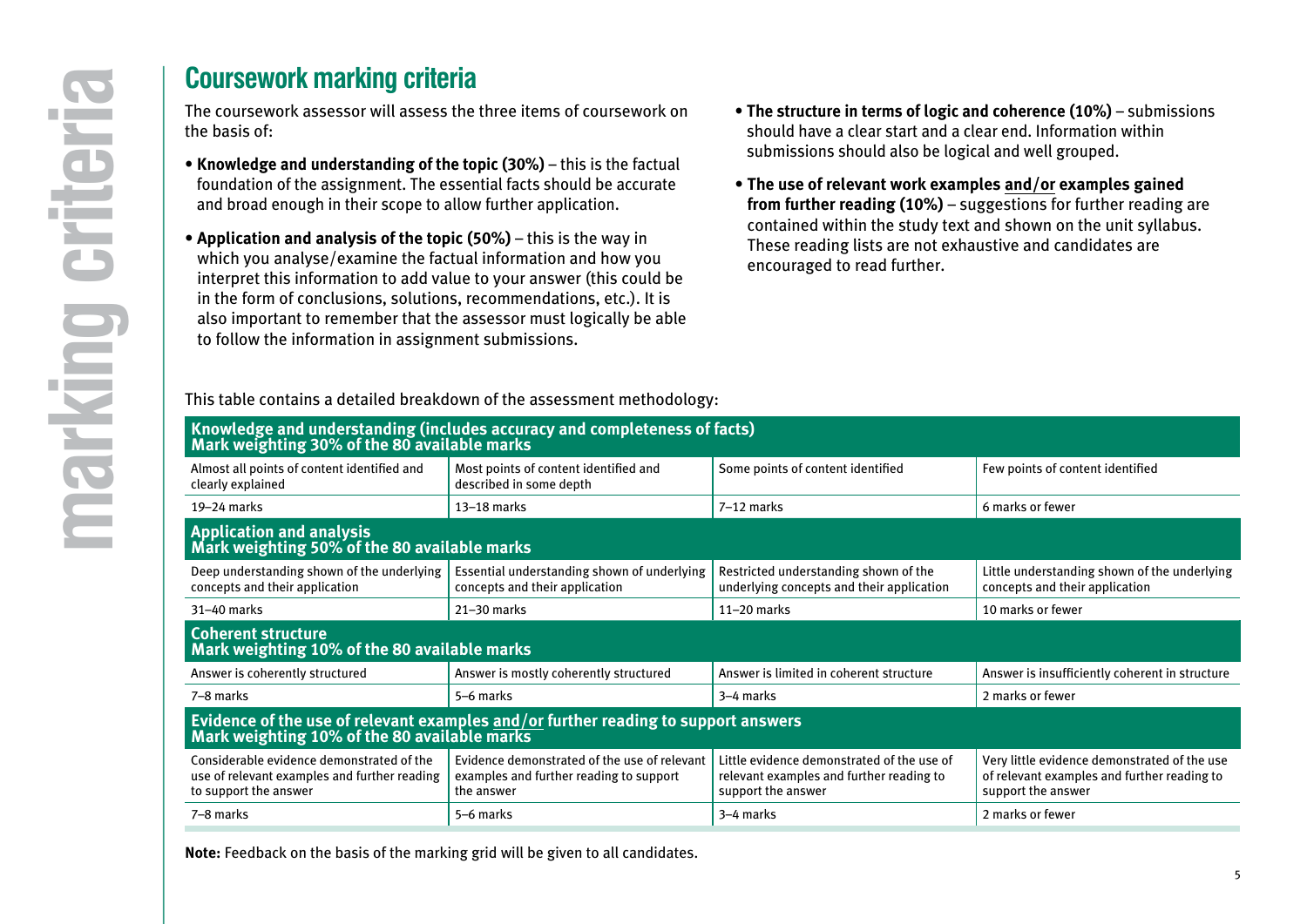<span id="page-5-0"></span>Assignments one to three should be submitted sequentially, in advance of the deadlines laid out on page 4.

The CII study text for the unit provides the foundation for your studies, although you will need to supplement your knowledge with wider reading.

The assignments have been designed to allow you to interpret and apply information within the context of your workplace or a workplace with which you are familiar. It is very important that you read the study text and undertake additional reading and that you include relevant examples in your answers.

Each assignment submission should be a maximum of 3,200 words. There is no minimum word requirement but, in order to answer the assignment in full, we would typically expect an answer to be in the range of 2,800–3,200 words. The word count does not include diagrams (which you are free to use in your answer); however, it does include text contained within any tables you choose to use.

The reference list is not included in the word count.

You are required to use the typeface Arial (size 11pt).

**We recommend that you study the specimen coursework assignment question and answer paper that is available for your selected unit. This can be found in the assignment centre on RevisionMate – details on how to access this can be found on page 10. This indicates the style of question that will be asked and the depth of answers required.**

We recommend that you use headings, bullet points, graphs and diagrams where relevant to enhance readability and the quality of your work.

The assignments must be your own work and, in submitting them, you are declaring the originality of your work. For this reason important rules apply to the **referencing** of your coursework and in respect of possible **plagiarism** and **collaborative** working. Full details on each of these are provided on page 8.

It is essential that you adhere to these rules when completing your coursework. Failure to do so will result in penalties being applied which could include not only exclusion from this unit but from all CII examinations.

Please note that you do not need to wait to receive your results from one assignment before you submit the next, although you may wish to do so to benefit from the feedback you will receive with your results. Please bear in mind however that there will be up to a 40 working day turnaround to receive your results, and you will need to ensure that you have enough time to complete the next assignment before your next deadline.

A unit pass will only be awarded where all three coursework assignments are successfully completed.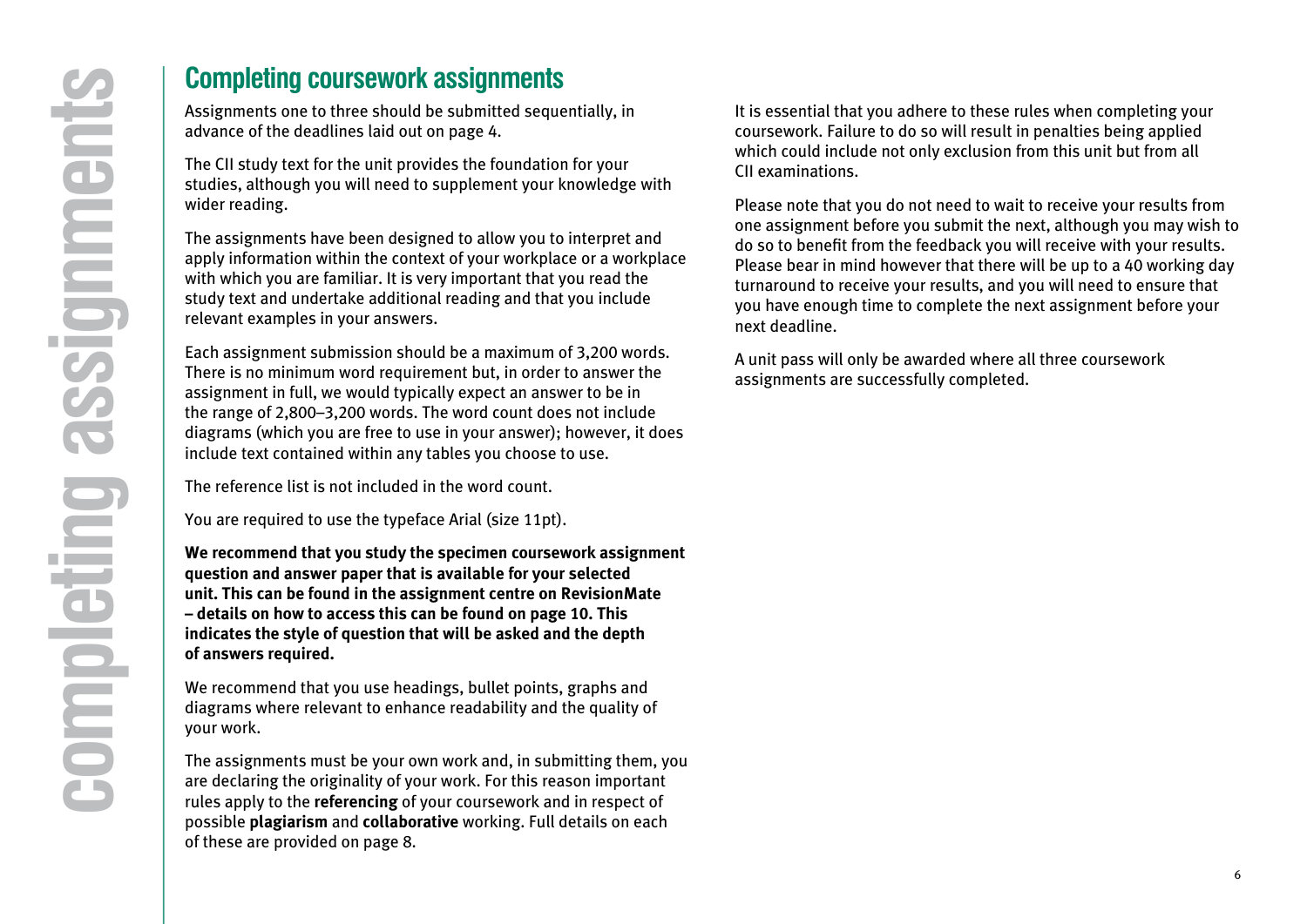## **Study support**

As part of your study enrolment you will gain access to the following study support:

- **Exam unit syllabus** this sets out the learning outcomes that will be assessed in the coursework and lists other published material in the form of additional reading, reference works and periodicals.
- **Hardcopy study text** this breaks down the exam syllabus into concise sections, with each chapter containing clearly defined learning outcomes and a series of self-test questions.
- **Electronic study text** an online version of your study text on RevisionMate.
- **Study text updates** updates for 12 months from the date of purchase.
- **Specimen coursework assignment and answer** guide as to the style and format of coursework questions and the depth and breadth of answers sought by examiners.
- **How to approach coursework assignments** additional guidance on how to plan and write a successful assignment
- **Explaining your results notification** additional guidance to ensure you gain the most from your feedback.
- **Course chat and discussion forums** discuss issues relating to the unit content with other students using the online chat and discussion forums. You may not discuss the content of assignments on this forum.
- **Study planner** a tool to help you plan your studies and the timely completion and submission of the assignments.

With the exception of the hardcopy study text, all of the above are accessible online at **[www.revisionmate.com](http://www.revisionmate.com/login/index.php)** the CII's online qualification study tool – see page 10 for details.

**Important note:** RevisionMate caters for candidates enrolled to study on an examination or a coursework basis. You should therefore disregard the guidance and support services relating to the sitting of an examination.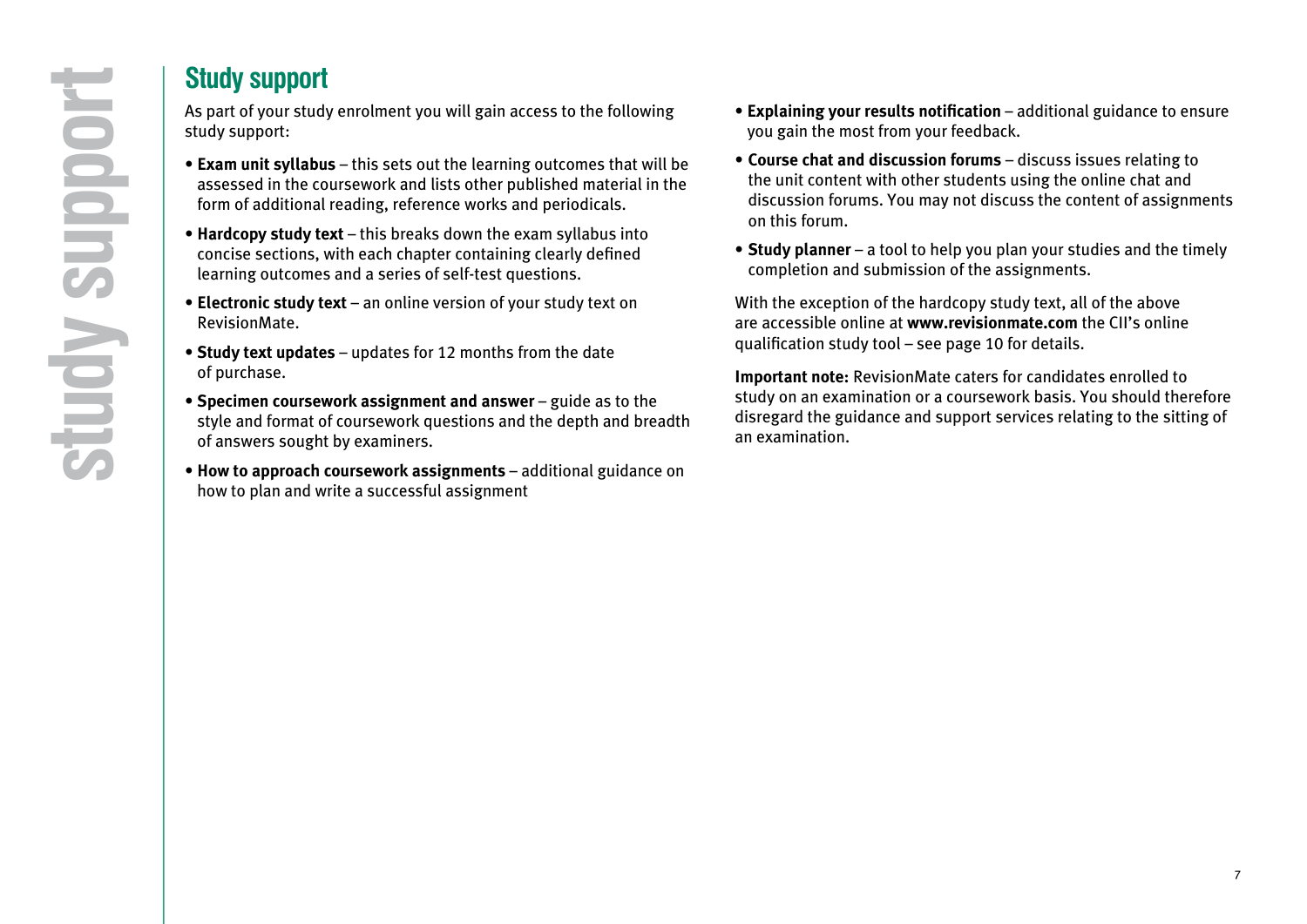## **Rules for ensuring the originality of submitted work**

environment in 'open book' conditions. This means that, as you prepare your answer, you can draw upon available learning and use reference material. However, the work you submit must be your own. You must not copy work from other sources and, where you draw on other work, you must fully reference this.

Sections of text must not be lifted from the study text. Anyone found to be copying text will have marks deducted, depending on the severity of the case.

Further, while you may study with others, your answer must be your own work. Detailed guidance on these matters can be found below.

<span id="page-7-0"></span>**Proper Standard CII** controllated the CIVI controllated and the section of the probably conditions. This means that, as you can draw upon available learning and use prepare your answer, you can draw upon available learnin We acknowledge that you may undertake joint study with colleagues or as part of a formal training programme. However, working with another person to write assignments is not permitted. Your answers must be your own and in your own words. Under no circumstances should you allow another individual access to any of your assignment answers. If plagiarism is suspected this will be investigated. Copying from another person will result in penalties being applied.

Penalties include being excluded from the exam unit in question through to being excluded from all CII examinations. Names of those found guilty will also be published. The exact penalty to be applied will depend upon the exact nature of the transgression. Details of the CII's standard policy on these matters can be found at **[www.cii.co.uk/](http://www.cii.co.uk/pages/about/examexperience.aspx) courseworkpolicies**

**Please note all assignments will be subject to plagiarism software checks. Read Appendix 1 for full details on plagiarism and how to use quotations, paraphrasing and referencing in your work.**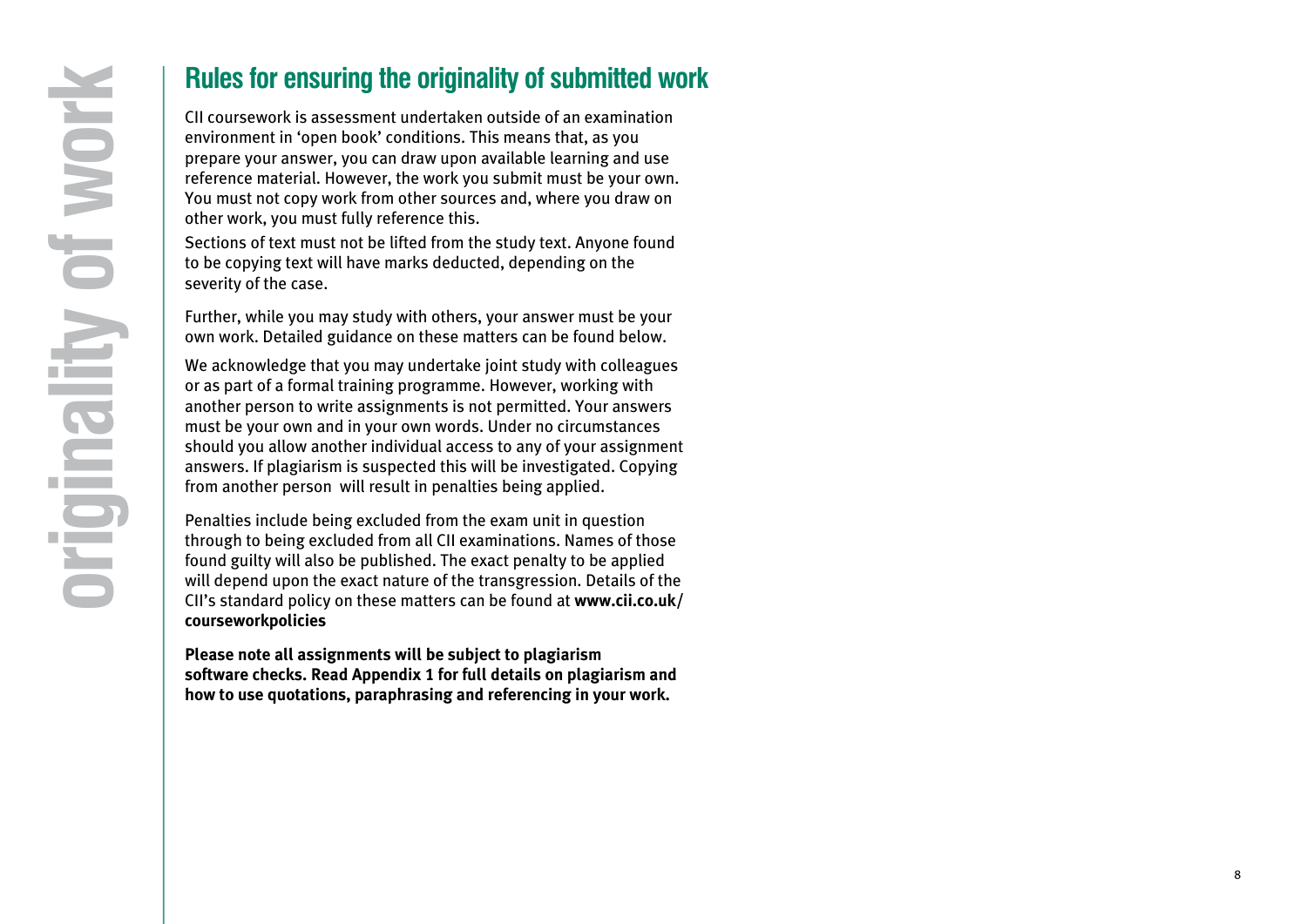- •Go to **[www.revisionmate.com](http://www.revisionmate.com/login/index.php)**
- •Use your CII Permanent Identity Number (PIN)\* as your login name
- Use your surname as your password (all in lower case and omit any hyphens or apostrophes)
- Click 'Login'
- \* You can find your CII PIN on any communication sent to you by the CII or by calling CII Customer Service on +44 (0)20 8989 8464.

### **Coursework information**

|                                                                 | <b>Accessing and submitting coursework assignments</b>                                                                                                                                                                                               |
|-----------------------------------------------------------------|------------------------------------------------------------------------------------------------------------------------------------------------------------------------------------------------------------------------------------------------------|
|                                                                 | Coursework assignments are accessed and submitted online.                                                                                                                                                                                            |
|                                                                 | Follow this four-step process to login:                                                                                                                                                                                                              |
|                                                                 | • Go to www.revisionmate.com                                                                                                                                                                                                                         |
|                                                                 | . Use your CII Permanent Identity Number (PIN)* as your login name                                                                                                                                                                                   |
| hyphens or apostrophes)                                         | • Use your surname as your password (all in lower case and omit any                                                                                                                                                                                  |
| · Click 'Login'                                                 |                                                                                                                                                                                                                                                      |
|                                                                 | * You can find your CII PIN on any communication sent to you by the<br>CII or by calling CII Customer Service on +44 (0)20 8989 8464.                                                                                                                |
|                                                                 | Your coursework assignments are listed on the homepage in the<br>'My subjects' list (e.g. '930 Coursework', followed by the period<br>in which you enrolled). When selected, this has two sections:<br>Coursework information and Assignment centre. |
| <b>Coursework information</b><br>In this section you will find: |                                                                                                                                                                                                                                                      |
| <b>Assignment</b><br>overview                                   | A diagrammatical overview of the coursework process from<br>enrolment to completion of the online assessment                                                                                                                                         |
| <b>Guidelines</b><br>& instructions                             | Guidelines and instructions - An online copy of the information<br>contained in this document                                                                                                                                                        |
|                                                                 | How to approach coursework assignments - additional guidance<br>on planning and writing a successful assignment                                                                                                                                      |
|                                                                 | Finding and evaluating sources of information - additional<br>guidance on finding reliable sources of information for your                                                                                                                           |
|                                                                 | assignment                                                                                                                                                                                                                                           |
|                                                                 | Explaining your results notification $-$ a key to better understanding<br>the feedback given with your results so you know where the areas<br>of improvement are for your next assignment                                                            |
| Course chat                                                     | An online chat area (it is not permitted to discuss the content<br>of any online assignments on this forum). This forum is<br>continuously monitored                                                                                                 |

### **Assignment centre**

In this section you will find:

| <b>Specimen</b><br>coursework<br>assignment<br>question<br>and answer | A sample question and answer to help you gauge the depth and<br>breadth of answers sought by examiners                                              |
|-----------------------------------------------------------------------|-----------------------------------------------------------------------------------------------------------------------------------------------------|
| <b>Assignments</b>                                                    | The three compulsory coursework assignments for the unit on<br>which you have enrolled                                                              |
| Answer<br>templates                                                   | The template documents that you must use to type your<br>answers on                                                                                 |
| <b>Submissions</b>                                                    | These links provide you with the ability to upload your completed<br>assignments and confirm you wish to submit them for marking by<br>the assessor |

### **Help using the online system**

Each of the features listed above is accompanied by further instructions online. However, if you have any difficulty gaining access to the site, or questions relating to site functions, please contact **[revisionmateadmin@cii.co.uk](mailto:revisionmateadmin%40cii.co.uk?subject=)** or use the 'contact us' button on site. General online assessment queries should be directed to CII Customer Service at **customer.serv@cii.co.uk**. These sources of help are available from Monday to Friday between 9.00 am and 5.00 pm (GMT).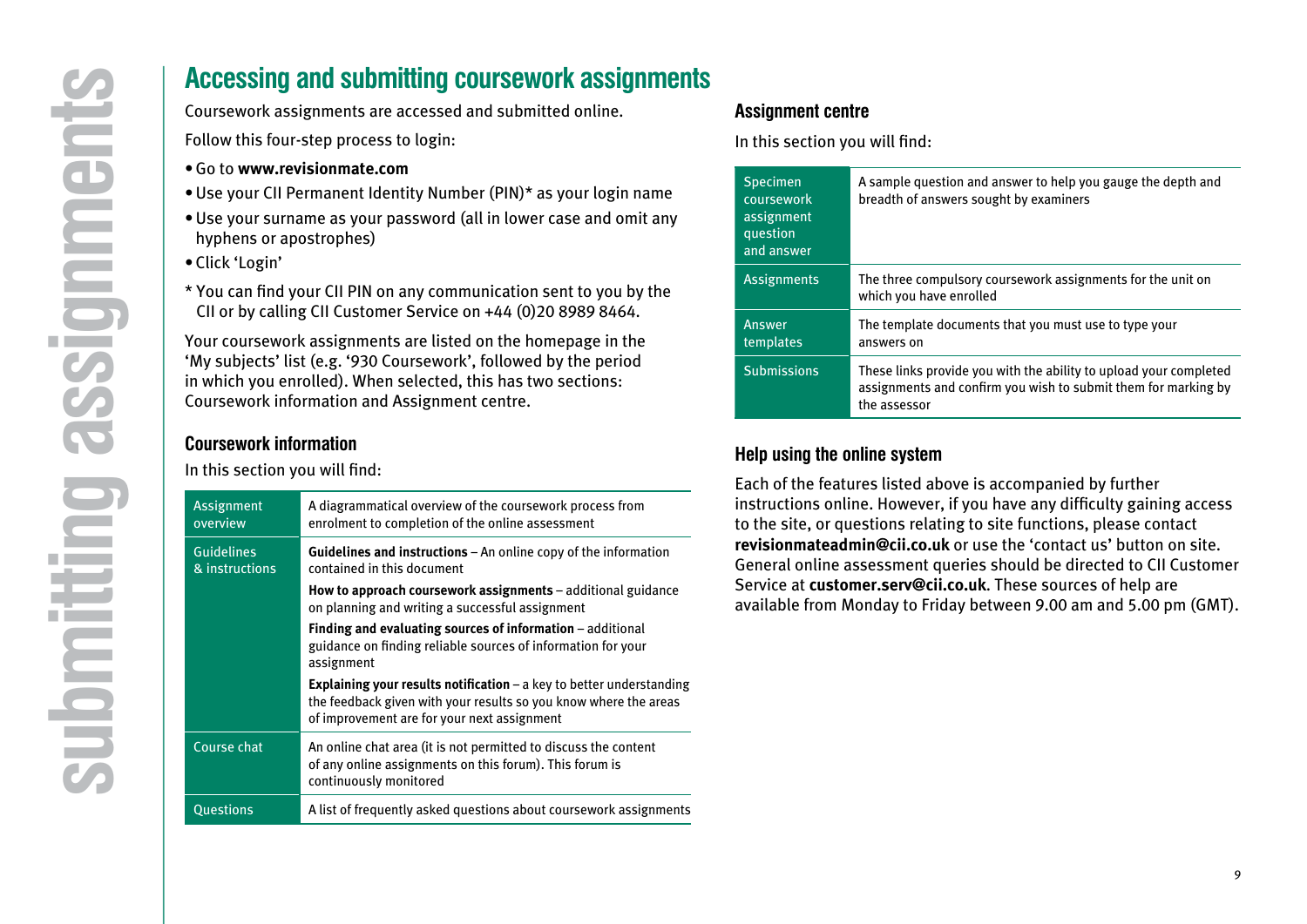## **Appendix 1 – Plagiarism and referencing**

### **Plagiarism**

It is important to understand what plagiarism is and how it can be avoided. The Joint Council for Qualifications (JCQ) defines plagiarism as: "Unacknowledged copying from published sources (including the internet) or incomplete referencing".

The following also constitute plagiarism:

- Copying sections of work from another person such as a friend or colleague.
- Having another person such as a friend or colleague dictate something to you.
- Copying and pasting from the internet without citing the source.
- Copying directly from a study text or other reference material quotation without citing the source.
- Paraphrasing without including reference to the source of the paraphrase.

Within the text of your assignments you should use the following formats to attribute work to its author(s).

#### **Quotations**

When using quotations from books, websites or journal articles you should cite the author and the year of publication then use the quote in quotation marks, as below:

As Crystal (2006) points out: "Learning vocabulary is always a matter of building up fields of words."

If, however, you would like to use a longer example than your sentence allows, use the author(s) name, year of publication, indent the quotation and place the page number of the quotation, at the end: As Crystal (2006) points out:

 Learning vocabulary is always a matter of building up fields of words. And we do that by comparing words with other words. That is how parents teach children. (Crystal, 2006, p29)

Quotations must be obtained through your own studies and research. Copying quotations used by another candidate will result in penalties being applied.

### **Paraphrasing**

Paraphrasing is where you encapsulate another person's original idea, argument or conclusion in your own words. It is still necessary to attribute those ideas to the author, and you can do this by using the formatting outlined above for direct quotations, taking care to include the author's surname and the year of publication.

If and when you paraphrase, it is important to exercise care when altering the words or order of words. Doing so may unintentionally distort the original author's meaning.

- "There are several methods you can adopt. Try them all a few times. You'll soon find out which ones work best for you.
- 1. Read small sections of your notes or the text you are studying (say a paragraph at a time). Cover your notes and then write the section in your own words
- 2. For every sentence of text you want to paraphrase write two of your own. Remember it often helps if you identify the main idea then give an example of your own and then explain how your example fits with the main idea.